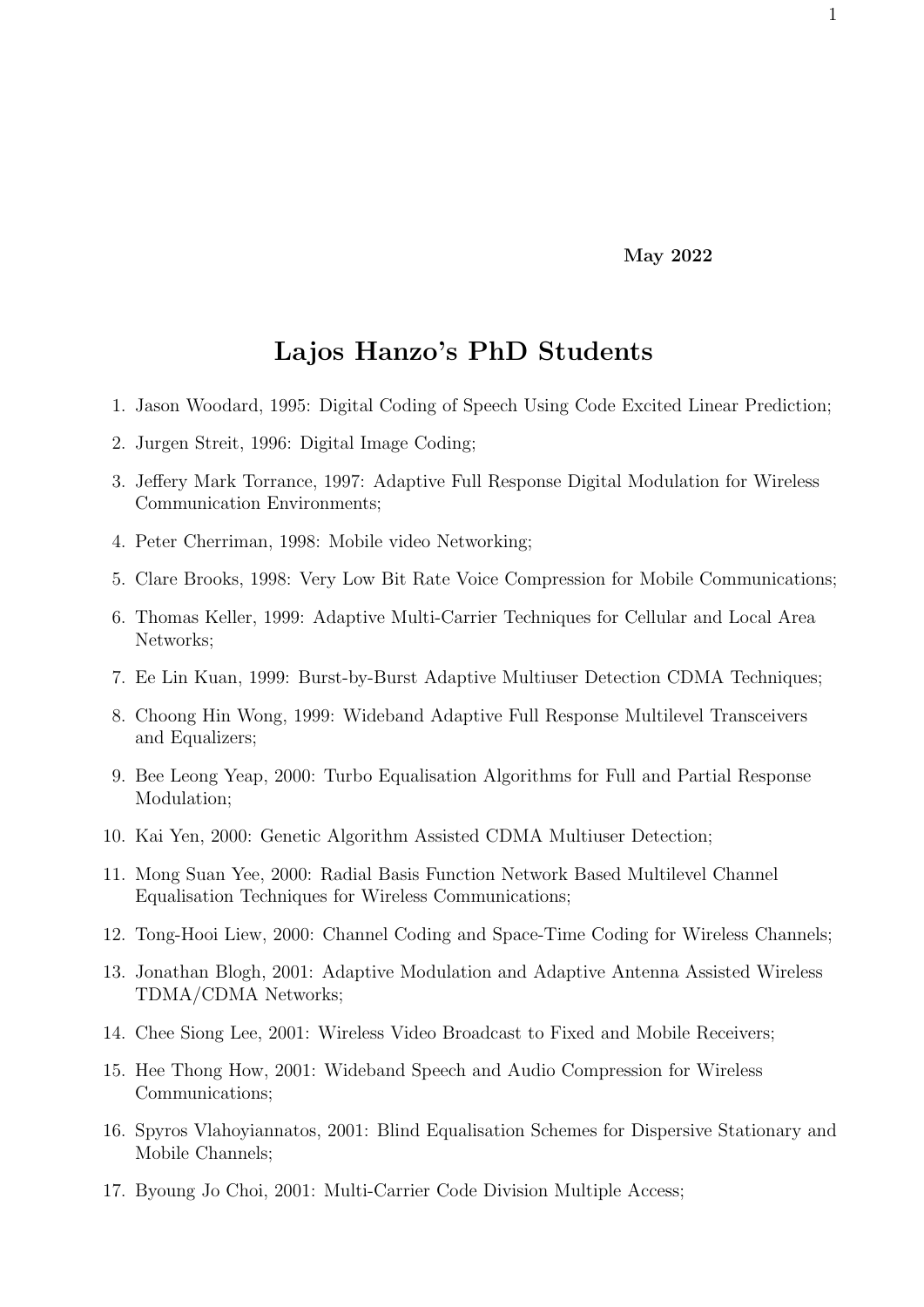- 18. Matthias Muenster, 2002: Antenna Diversity-Assisted Adaptive Wireless Multiuser OFDM Systems;
- 19. Soon Xin Ng, 2002: Coded Modulation Schemes for Wireless Channels;
- 20. Wei Liu (with Stephan Weiss) 2003 Digital Beamforming Employing Subband Techniques;
- 21. Hafizal Mohamad (with Stephan Weiss) 2004: Subband Adaptive Equalisation for Communication Transceivers;
- 22. Ahmad Kamsani Samingan (with Sheng Chen) 2004: Minimum Bit error Rate Multiuser Detection Techniques for DS-CDMA;
- 23. Jin Yee Chung, 2004: Wireless Video Telephony;
- 24. Mohamad Yusoff Alias (with Sheng Chen) Minimum Bit Error Rate Multiuser Detection for Multiple Antenna Aided Uplink OFDM Nurul Nadia Ahmad, 01.01.01- 07.07.05: Minimum Bit Error Ratio Beamforming;
- 25. Feng Guo, 04.10.01 07.07.05: Low Density Parity Check Coding;
- 26. Song Ni, 04.10.01 07.07.05: Intelligent Wirelss Networking;
- 27. Hua Wei (George), 03.09.01 07.07.05: Interference Suppression in Single- and Multi-Carrier CDMA Systems:
- 28. Ming Jiang, 03.10.02 15.05.06: Hybrid Multi-User OFDM Uplink Systems Using Multiple Antennas;
- 29. Bin Hu (with Lie-Laing Yang), 03.10.02 18.09.06: Multicarrier DS-CDMA Communication Systems Using Smart Antennas;
- 30. Fang-Chun Kuo, 01.08.04 30.10.06 (MPhil) Generalised Low-Density Parity-Check Codes;
- 31. Xiang Liu, 01.05.03 22.01.07: Performance Analysis of Wireless Communications Systems in Fading Channels;
- 32. Yosef Akhtman, 03.10.02 12.03.07: Smart Antenna-Aided Multicarrier Tranceivers for Mobile Communications;
- 33. Osamah Alamri, 03.10.02 12.03.07: Turbo Detection of Sphere Packing Modulation Aided Space-Time Coding Schmes;
- 34. Viktor Bale (with Stephan Weiss), 01.12.01 12.03.07: Computationally Efficient Equalisation of Broadband Multiple-Input Multiple-Output Systems;
- 35. Jin Wang (with Lie-Liang Yang), 03.02.03 12.03.07: Iterative Source Decoding, Channel Decoding and Channel Equalisation;
- 36. Andreas Wolfgang (LH/SQC 02.10.03 29.06.07) Single-Carrier Time-Domain Space-Time Equalization Algorithms for the SDMA Uplink
- 37. Sohail Ahmed (LH/LLY Aug-07) Performance Enhancement of Frequency Hopping Systems in the Presence of Interference
- 38. Wei Liu (Xidian LH/LLY 02.10.03 26.11.07) Long range Channel Prediction and Transmit Preprocessing Techniques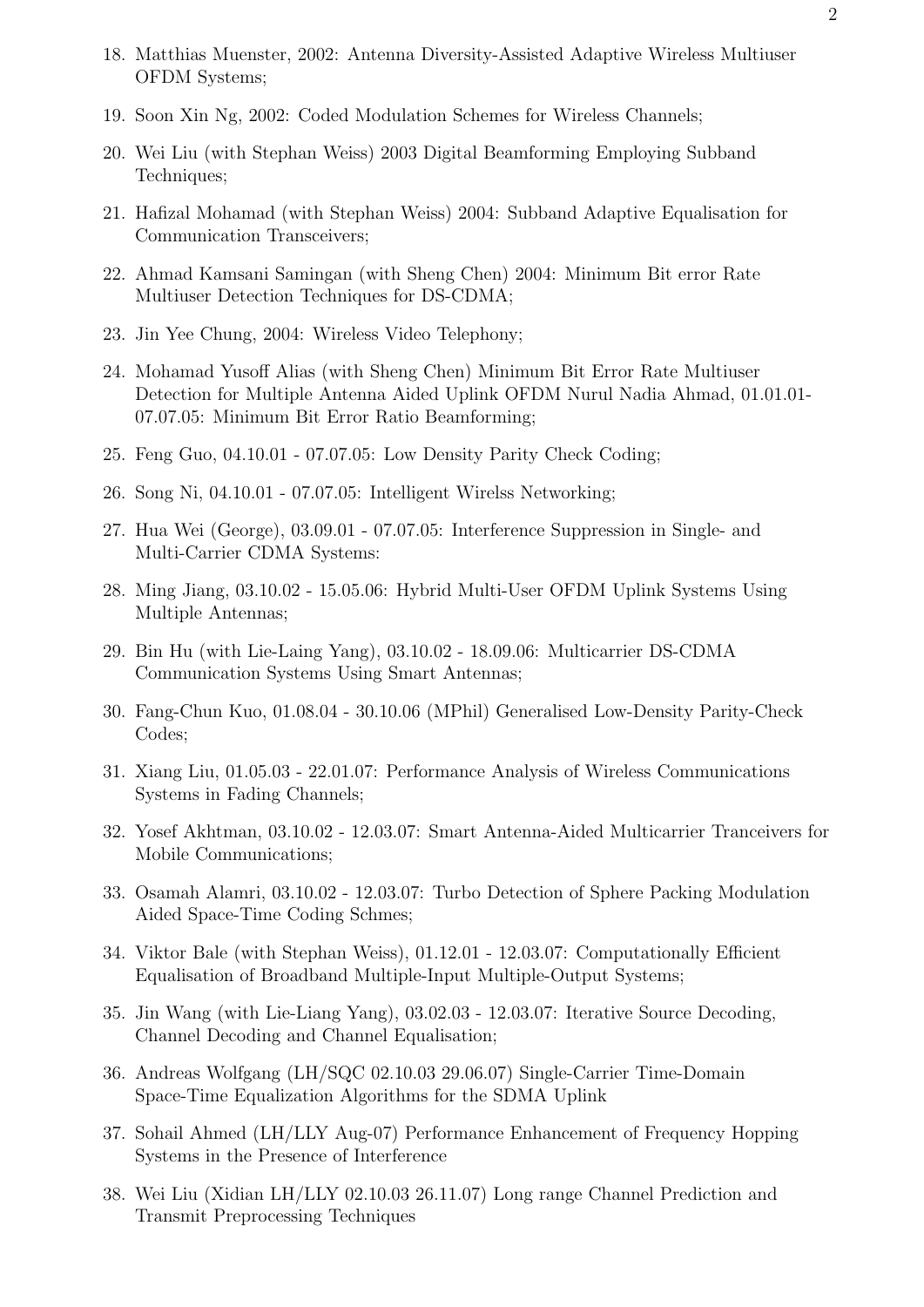- 39. Robert Maunder (LH 16.07.03 11.02.08) Irregular Variable Length Coding
- 40. Shuang Tan (LH/SQC 07.10.04 27.06.08) Minimum Error Rate Beamforming Transceivers
- 41. Ronald YS Tee (LH/SXN 01.04.04 27.06.08) Iterative Decoding of Multilevel and Bit-Interleaved Coded Modulation
- 42. Chun-Yi Wei (LH/SXN 07.10.04 27.06.08) Iterative Downlink Mulit-User MIMO System
- 43. Anh Pham Quang (LH/LLY 01.03.04 22.09.08) Wavelet Video Compression forIterative Wireless Tranceivers
- 44. Seung H Won (LH/SXN 07.10.04 22.09.08) Initial Synchronisation in the Multiple-Input Multiple-Output Aided Single and Multi-Carrier DS-CDMA as well as DS-UWB Downlink
- 45. Nan Wu (LH/SXN 04.10.04 22.09.08) Generalized Space-Time Block Coding for Co-Located and Cooperative MIMO Systems
- 46. Thanh Nguyen Dang (LH/LLY 01.07.04 27.10.08) Fountain Codes for Wireless Internet
- 47. Mohammed El Hajjar (LH/SXN 06.10.05 24.11.08) Near-Capacity MIMOs Using Iterative Detection
- 48. Noor Shamsiah Othman (LH/SXN 06.11.01 24.11.08) Wireless Speech and Audio Communications
- 49. Wei Fang (LH/LLY 07.10.04 19.01.09) Cooperative Diversity Aided Direct-Sequence Code-Division Multiple-Access Systems
- 50. Rong Zhang, (LH 01.01.06 26.06.09): Non-Orthogonal Random Waveform Based Multiuser Communications;
- 51. Nicholas Bonello (LH/SQC 05.10.06 26.10.09) Near-Capacity Fixed-Rate and Rateless Channel Code Constructions
- 52. Raja Ali Riaz (LH/SQC 07.02.07 18.12.09) Channel-Coded Time-Hopping and Direct-Sequence UltraWideBand Systems
- 53. Lei Xu (LH/SC) 2008: OFDM Turbo Transceivers;
- 54. Chong Xu, 2009: Reduced-Complexity Near-Optimal Ant-Colony-aided Multi-User Detection for CDMA Systems;
- 55. Li Wang (LH/SXN 05.10.06 08.01.10) Low-Complexity Near-Optimum Detection Techniques for Non-Cooperative and Cooperative OFDM Ssytems
- 56. Muhammad Fasih Uddin Butt (LH/SXN) 2010: Self-Concatenated Coding for Wireless Communication Systems;
- 57. Nasruminallah, 2010: Low-Bit-Rate Joint Source-Channel Decoding Aided Wireless Video Communications;
- 58. Shinya Sugiura (LH/SC) 2010: Coherent Versus Non-Coherent Space-Time Shift Keying for Co-Located and Distributed MIMO Systems;
- 59. Du Yang (LH/LLY) 2010: Closed-Loop Multiple Antenna Aided Wireless Communications Using Limited Feedback;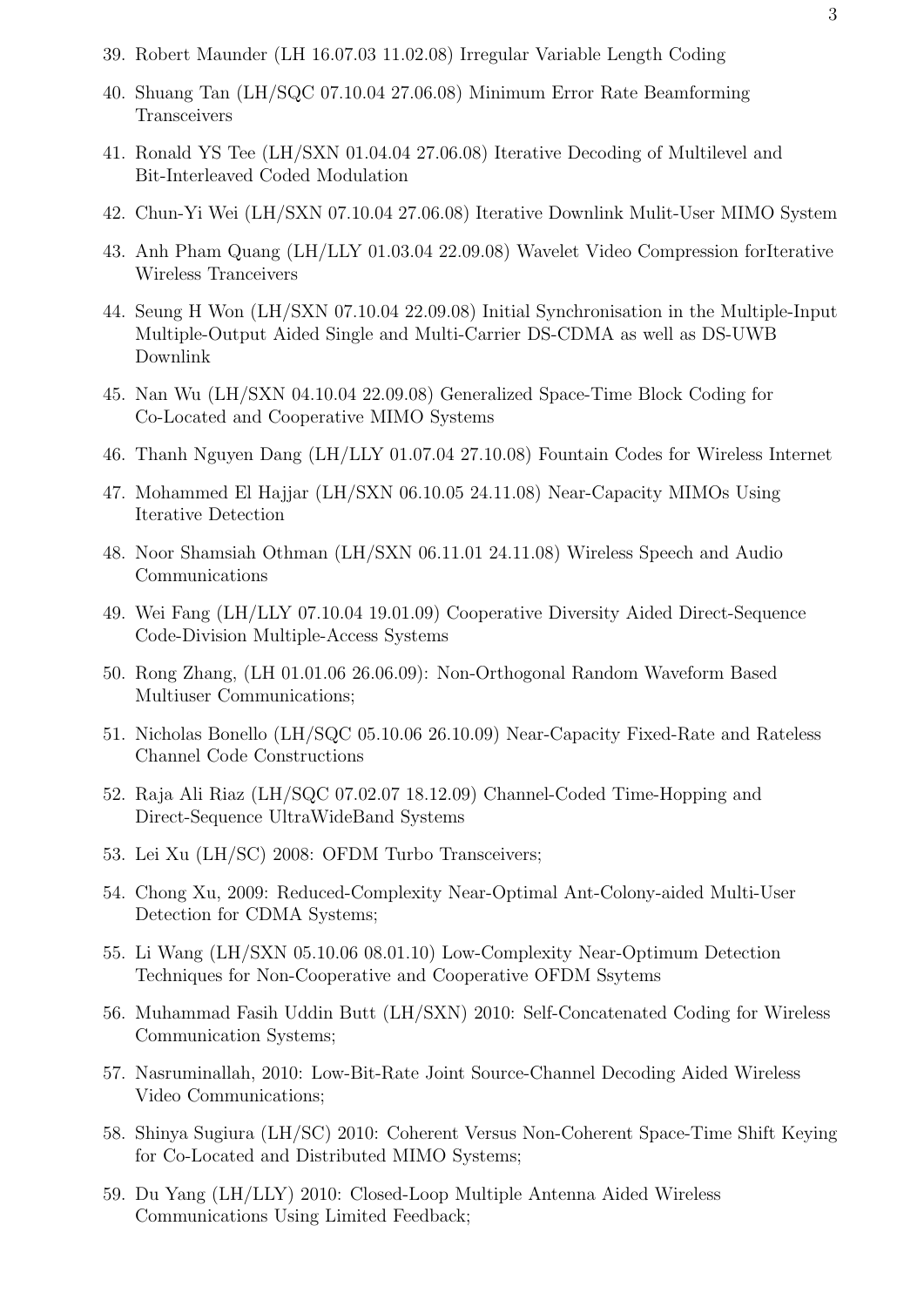- 60. Hong Chen (LH/RGM) 2010: Cross-Layer Operation Aided Wireless Networks;
- 61. Lingkun Kong (LH/SXN) 2010: Near-Capacity Co-Located and Distributed MIMO System;
- 62. Wang Yao (LH/SC) 2011: Particle Swarm Optimization Aided MIMO Transceiver Design;
- 63. Jiayi Zhang (LH/LLY) 2012: Energy-Efficient Cooperative Single-Carrier Frequency-Division Multiple-Access;
- 64. Salman Ghafoor, 2012: Radio Over Fiber Systems;
- 65. Hoang Anh Ngo, 2012: Hybrid automatic-repeat-reQuest Systems for Cooperative Wireless Communications;
- 66. Liang Li (Bashir/LH/RGM) 2012: Energy-Efficient Design and Implementation of Turbo Codes for Wireless Sensor Network;
- 67. Hung Nguyen, 2013: Network Coding for Cooperative Multi-User Wireless Communication Systems;
- 68. Xinyi Xu, 2013: Digital Optical Fibre Aided Virtual MIMO Systems in Multicell Multiuser Networks;
- 69. Li Li, 2013: Noncoherent Successive Relaying for Multi-User Wireless Systems;
- 70. Dandan Liang, 2013: Coherent and non-Coherent Coded Modulation for Cooperative Communications;
- 71. Yongkai Huo, 2013: Iterative Source-and-Channel Decoding Aided Video Communications;
- 72. Shaoshi Yang, 2013: Detection for Multiple-Input Multiple-Output Systems: Probabilistic Data Association and Semidefinite Programming Relaxation;
- 73. Jing Zuo (LH/SXN) 2013: Cross-Layer Aided Routing Design for Ad Hoc Networks;
- 74. Chen Dong, 2014: Buffer-Aided Multihop Wireless Communications;
- 75. Jiao Feng, 2014: Distributed Relay Selection Aided Cooperative Medium Access Control;
- 76. Mohammad Ismat Kadir, 2014: Co-Located and Distributed Multicarrier Space-Time Shift Keying for Wideband Channels;
- 77. Bo Zhang, 2014: Outage Analysis and Optimization for Wireless Multiuser Relay Networks;
- 78. Panagiotis Botsinis, 2015: Quantum-Assisted Multi-User Wireless Systems;
- 79. Chao Xu, 2015: Reduced-Complexity Communications System Design;
- 80. Zunaira Babar, 2015: Quantum Error Correction Codes;
- 81. Fan Jin, 2015: Resource Allocation for Heterogeneous Radio-Frequency and Visible-Light Networks;
- 82. Peichang Zhang (LH/SC) 2015: Coherent Versus Differential Multiple-Input Multiple-Output Systems;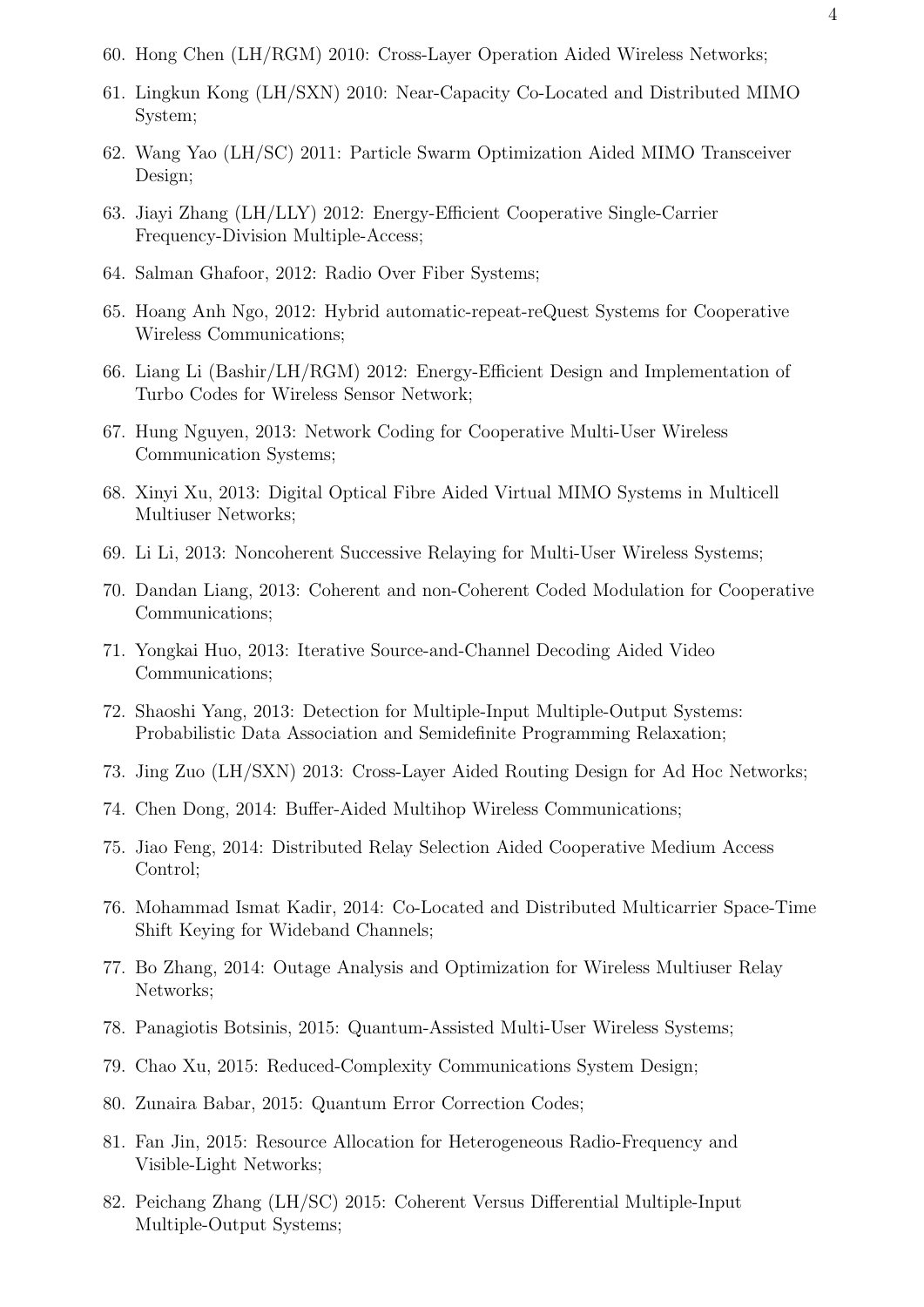- 83. Halil Yetgin (LH/MEH) 2015: Quality of Service Aware Cross-Layer Network Lifetime Maximization in Battery-Constrained Wireless Sensor Networks;
- 84. Kent Tsz Kan Cheung (HZ/SSY) 2015: Spectral/Energy Efficient Resource Allocation Optimization of Multi-User Multi-Relay OFDMA Cellular Networks;
- 85. Wei Liang (LH/SXN) 2015: Cooperative Communication for Cognitive Radio Networks.
- 86. Jie Hu, 2011-2015 (LH/LLY) Wireless Social Networking
- 87. Antony Thomas Varghese (LH/MEH) Radio Over Fiber Architectures for Optical/Wireless Integration
- 88. Hua Sun (LH/SXN) 2011-2015 Layered Turbo Trellis-Coded Modulation for ooperative ommunications
- 89. Junyi Jiang (LH/Rong) 2011-2015 Optical Wireless Communication Systems
- 90. Xin Zuo LH/RM 2009 2015 (LH/RM) Fully Parallel Implementation of Timing-Error-Tolerant LDPC Decoders
- 91. Wenbo Zhang (LH/RM) (2011-2015) Unary Error Correction Coding
- 92. Abdullah Aljohani, (LH/SXN) (2011-2015) Distributed Joint Source-Channel Coding and Modulation for Wireless Communications
- 93. Chuan Zhu LH/Rong 2010-2015 Joint Source-Channel Decoding and Unequal Error Protection Aided Video Transmission
- 94. Tao Wang LH/RM 2009 2016 Elias Gamma Error Correction Codes
- 95. Ateeq Ur Rehman, LLY/LH 2012 2016 Hybrid Automatic Repeat Request Assisted Cognitive Radios
- 96. An Li RM/BMAH/LH 2012 2016 A Fully-Parallel Turbo Decoding Algorithm and its Implementations
- 97. Matthew Felix Brejza, LH/RM 27-Sep-2012 2016 A Joint Algorithm and Architecture Design Approach to Joint Source and Channel Coding Schemes
- 98. Xuan Li, LH/Rong 27-Sep-2012 2016 Design and Optimisation of User-centric Visible-Light Networks
- 99. Isaac Perez-Andrade, RM/BMAH/LH 2012 2016 Timing-Error-Tolerant Iterative Decoders
- 100. Dimitrios Alanis, LH/SXN 2013 2016 Quantum-Assisted Multi-Objective Optimization of Heterogeneous Networks
- 101. Ibrahim Hemadeh, LH/MEH 2013 2017 Transceiver Design for Millimetre-Wave Communications: A Space-Time-Frequency Multi-Functional Processing Approach
- 102. Shruti Gupta LH/Rong Zhang 2014 2017 Energy Harvesting Aided Device-to-Device Communication Networks
- 103. Hongming Zhang LH/LLY 2013 -2017 ompressed Sensing Aided Design Aspects of Indoor Attocells
- 104. Peter Hailes RM/LH 2013-2017 Design and implementation of flexible FPGA-based LDPC decoders